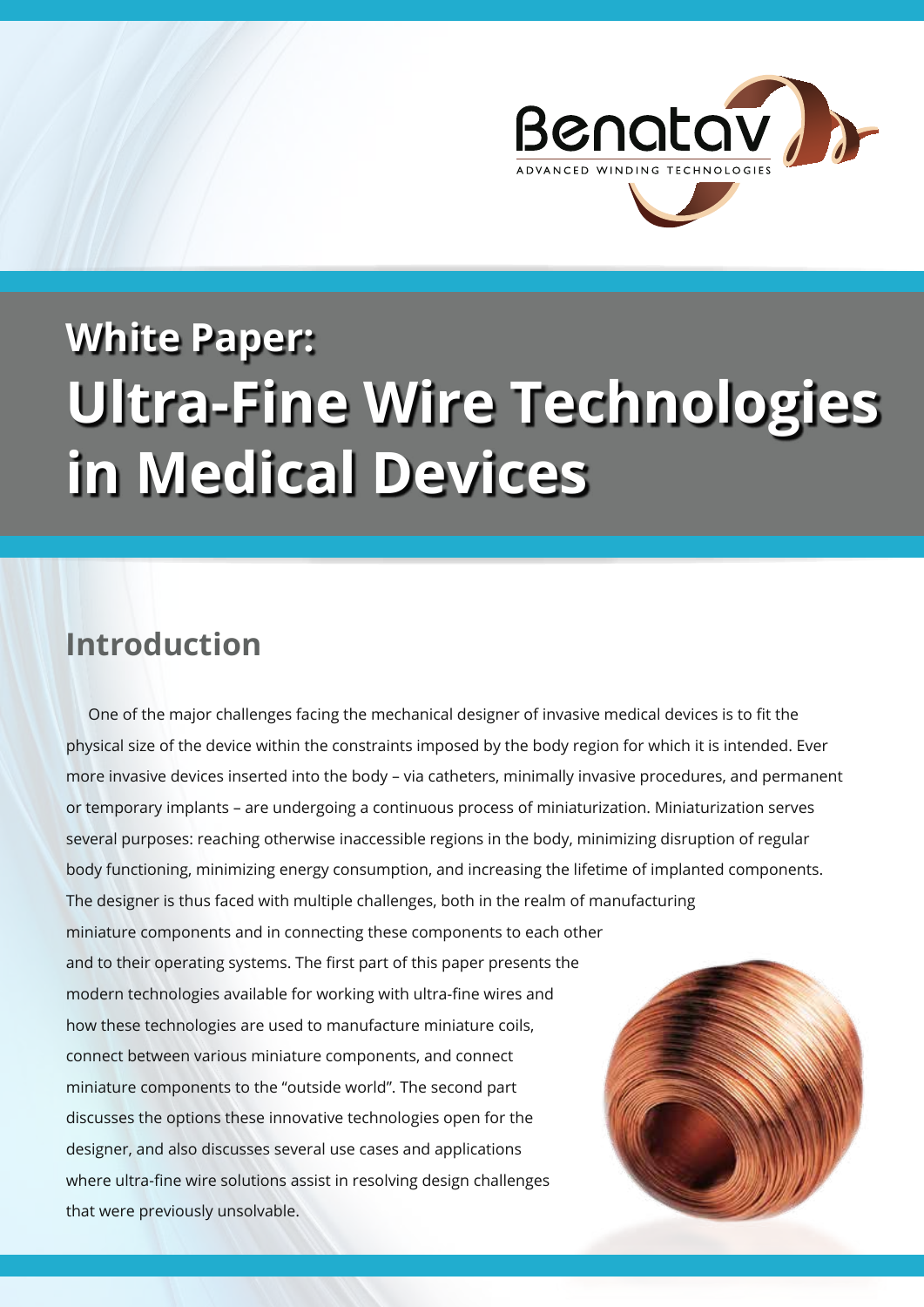#### **The Technology**

Using ultra-fine wires to manufacture inductive components and provide connectivity within miniature medical devices requires the interplay of several innovative technologies. These technologies are predicated on an array of methods for handling copper and other metal wires at any diameter, down to the finest serially manufactured size of 59 AWG (9 microns, 0.00035"). Handling wires which can be 5-10 times thinner than a human hair is a non-trivial challenge, especially if the expected final shape of the wound coil is constrained by a long list of physical and environmental factors, and must meet very strict tolerance requirements. The machinery used for winding such coils, which controls and monitors the wire's position and tension at any given time during the winding process, is in most cases custom-built by the coil manufacturer, and requires state-of-the-art micro-motion and control systems. As a result, only a handful of manufacturers in the world claim to have the technical capability to serially manufacture coils that small.

The complexities inherent in using micro-coils in medical applications are not limited to their manufacturing challenges: since micro-coils always serve as only one component in a larger system, their electrical connection to these systems poses additional challenges, because traditional, soldering-based connections were proven over time based soldering of ultra-fine wires creates multiple to be inadequate for the task. In particular, heatundesired side effects, such as: oxidization of the connection and its vicinity - resulting in inferior resulting in degraded durability; and heat damage to conductivity and low durability; excess strain the area - resulting in degraded connection reliability and durability.

The ultimate answer to all these connectivity challenges pressure bonding technology recently developed by was found in the form of an innovative thermofine wires at any serially manufactured diameter to Benatav. This technology enables connecting ultraother ultra-fine wires similar in diameter or to wires up to 12 times as thick. In those cases where design requirements dictate the use of a terminal-based connection, the same technology is implemented in a slightly different manner, by connecting the wire's end to a gold-plated terminal.

pressure bonding technology provide highly The molecular connections formed by this thermo-



A serially-manufactured micro-coil with 2300 windings of a 9 micron (59 AWG) wire and overall size smaller than a pin-head. Coil placed near a standard sewing needle for reference purposes. Manufactured by Benatav.



A serially-manufactured soldering-free connection of a 9 micron (59 AWG) wire to a 40 Micron (46 AWG) wire. .*Benatav by Manufactured*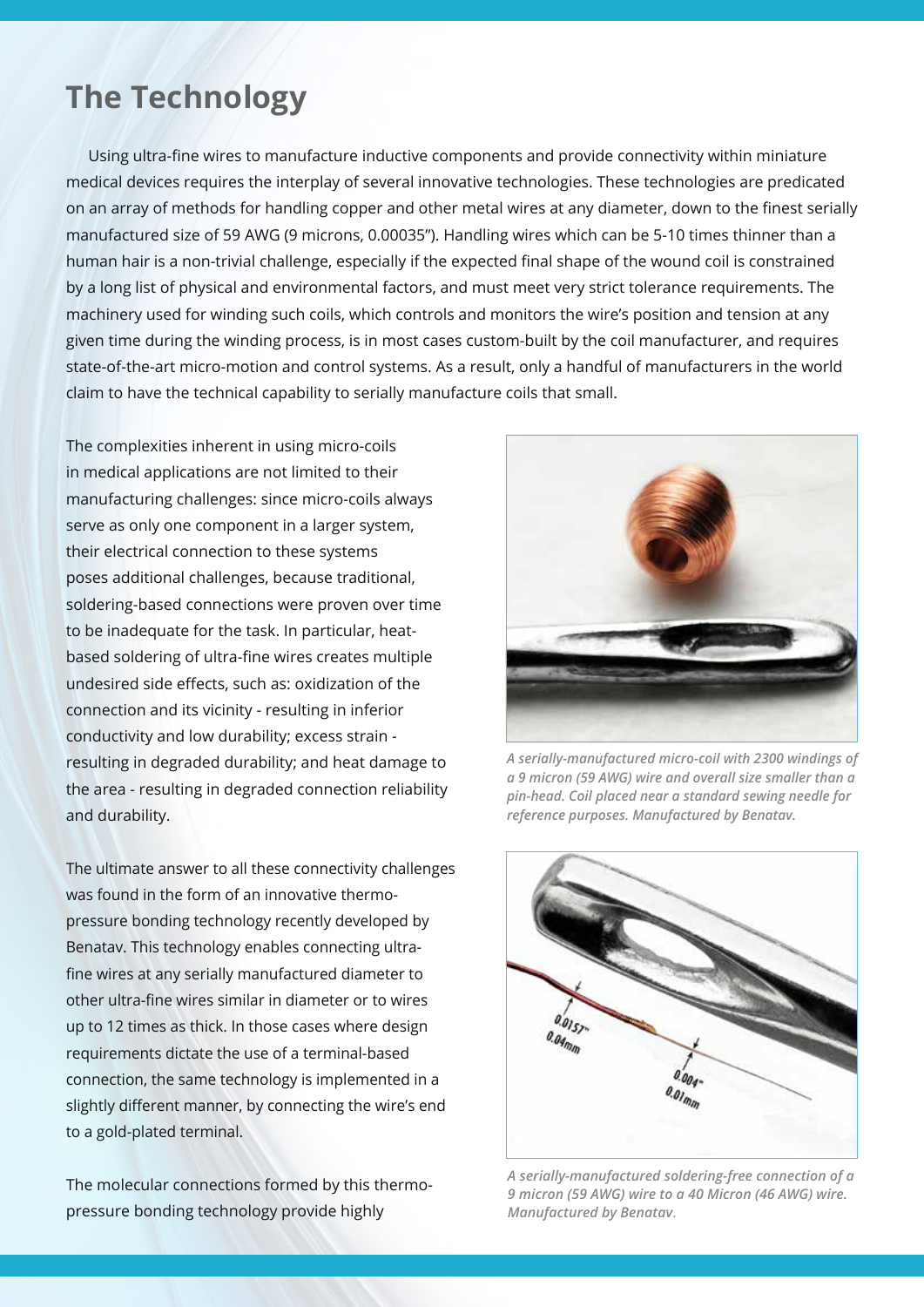reliable, corrosion-free, and strain-free connectivity without any soldering, thus simplifying and lowering manufacturing costs. Thorough testing of the technology in a wide variety of customer environments, coupled with its implementation in several production processes, have proven its readiness for integration into mass serial production processes, while meeting the standards required by medical applications, both of disposable products and of life-long ones (e.g. permanent implants). Given the criticality of the various components that utilize this technology, its implementation requires a careful design process prior to mass production. The design process entails meticulous formulation of design specs based on the component's specific requirements, followed by the design and



*Connecting a 9 micron (59 AWG) wire to a gold plated* terminal, using Thermo-Pressure Bonding technologies. **Manufactured by Benatav** 

manufacturing of dedicated machinery that meets these specs while adhering to stringent standards of quality and reliability.

# **Typical Use-Cases**

The technologies for handling ultra-fine wires open a vast array of possibilities to medical device designers. Miniature coils, for example, can be used to provide capabilities such as:

- $\blacktriangleright$  Transferring control, monitoring, and logging data to/from miniature implants
- $\triangleright$  Transferring energy to implants requiring battery charging or electrical charge input to activate and operate their systems
- $\blacktriangleright$  Radiating energy for RF treatments, heat treatments, or electromagnetic radiation-based treatments
- $\triangleright$  In-vivo magnetic navigation, employing a local or external magnetic field



A serially-manufactured micro-coil with 700 windings, made with a 10 micron (58 AWG) wire. Elliptical shape and dimensions customized per customer's specifications. Manufactured by Benatav

Thermo pressure bonding can be used to connect ultra-fine wires to other ultra-fine wires, to terminals or to PCBs. For example:

- $\blacktriangleright$  Miniature thermocouple based on a copper to constantan ultra-fine wires' connection
- $\triangleright$  Copper to copper connection of micro-coils to PCBs, using a mediating thicker wire
- $\triangleright$  Connecting micro-coils to a support system using a gold-plated terminal